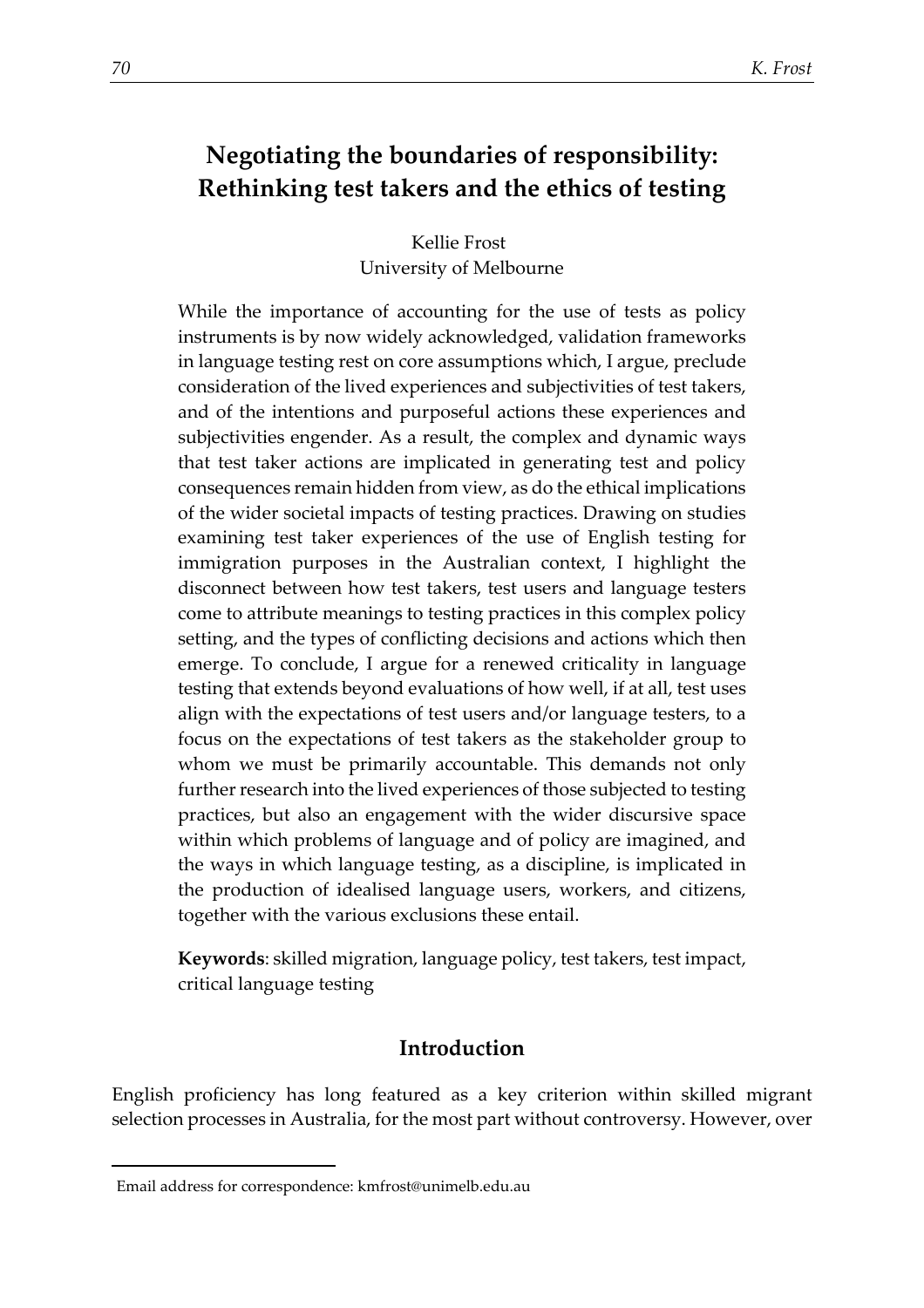the past decade, formal test requirements have become increasingly restrictive, with repeated and prolonged test taking attempts now the norm for large numbers of temporary visa holders seeking permanent status, regardless of having completed tertiary studies in Australia and having been living in the country for several years (Frost & McNamara, 2018; Hoang & Hamid, 2017; Knoch et al., 2020). As has been the case in other anglophone countries, particularly the UK (e.g., Khan, 2019) and the USA (e.g., Kunnan, 2018; Schissel, 2019), this trend has prompted an increased focus on the impact of English testing on migrants in Australia, with many raising concerns of it functioning to hinder integration, not only by restricting access to employment and other opportunities associated with permanent status, but also by supporting a deficit view of migrants from non-English speaking backgrounds, thereby legitimising exclusionary and potentially racist agendas (Berg, 2011, Dickie, 2016, Frost & McNamara, 2018, Hamid et al., 2019).

However, as is generally the case when tests are used as policy instruments, evaluating the validity and the societal effects of English testing for immigration purposes in the Australian context represents a significant challenge to the field of language testing. Although Shohamy (2001, 2006, 2009) has long emphasised the role of tests in producing 'de-facto' language policies, little progress has been made in the field concerning how to account for the social values and political agendas underlying test uses (McNamara, 2012; McNamara & Roever, 2006). This becomes especially salient in contexts of immigration and other highly politicised areas of policy, where consensus over test purpose among stakeholders cannot be assumed, and where competing values are clearly at play. As discussed elsewhere (Frost, 2019), despite acknowledgement of the diverse and often conflicting stakeholder perspectives involved in immigration and other policy spaces, revisions to argument-based validation and fairness frameworks (e.g., Bachman & Palmer, 2010; Kunnan, 2018; Xi, 2010), which have foregrounded societal consequences and the need to ensure tests deliver beneficial effects to stakeholders, remain centred on the intentions of test users. These intentions must align with measurement principles as intended by test developers if validation is to proceed, and validation research is overwhelmingly focused on the technical quality of tests and their associated potential to enable effective and defensible decision-making on the part of test users.

Test taker intentions, by contrast, occupy a marginal position, at best; test takers feature primarily as theoretical abstractions rather than as real persons, deconstructed into the components of knowledge and skills that constitute test constructs. Individual attributes, perceptions, intentions, and actions that fall outside of what is defined as 'language ability' in theoretical models are considered to represent potential sources of 'construct irrelevant variance' – a threat to technical quality, and efforts are made in test design to preclude their influence (Bachman & Palmer, 2010; O'Sullivan & Green, 2011). As a result, the lived experiences, subjectivities, and purposeful actions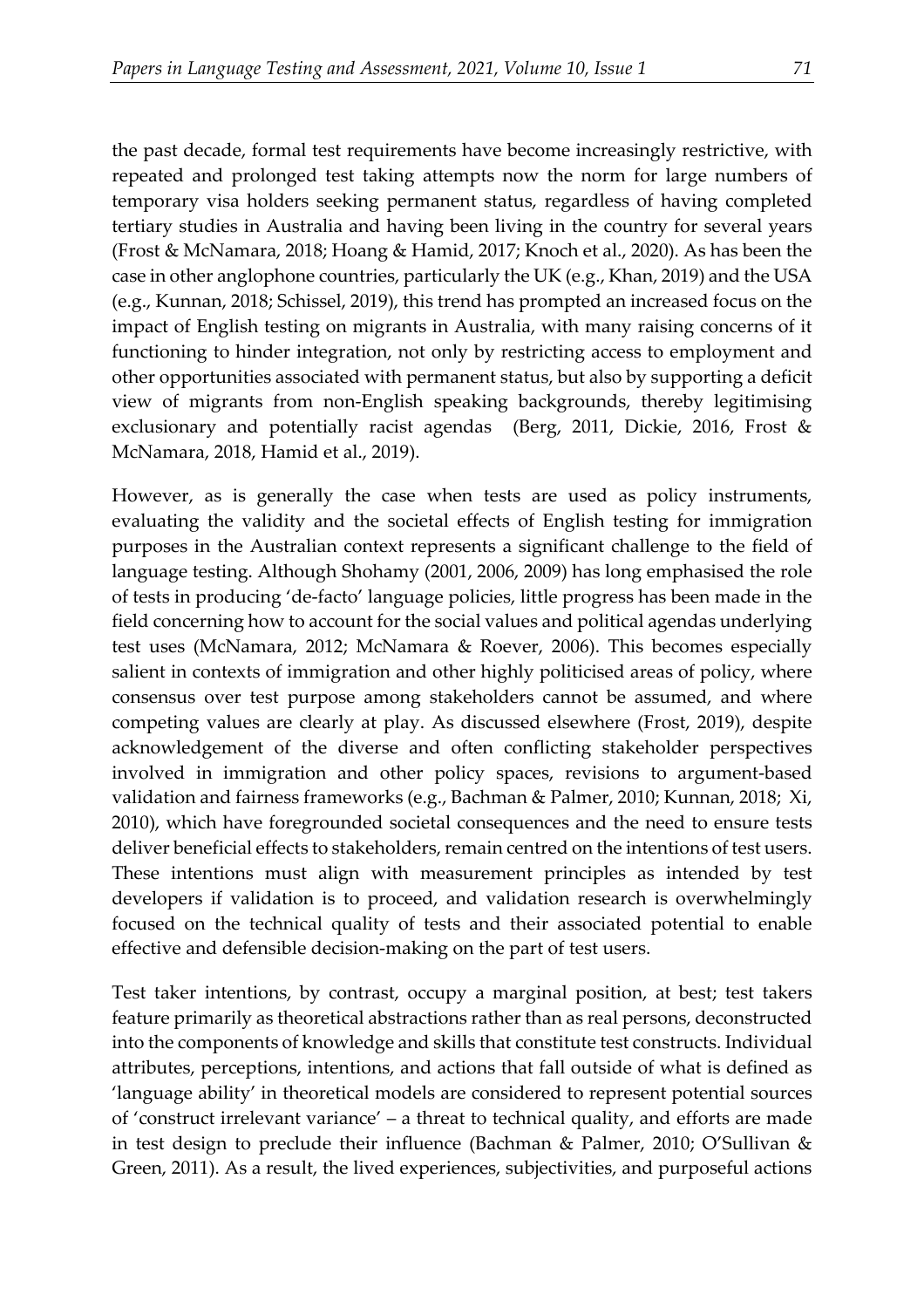of test takers, and the ways in which these are impacted by the social values and structural inequalities implicit in the definition and measurement of test constructs, remain peripheral to most, if not all, validation work in language testing (see also McNamara, 2012; Schissel & Khan, 2021).

As will be demonstrated in this paper, testing in the context of Australia's skilled migration policy highlights limitations in the ways that test purpose, and especially test takers, are conceptualised within validation frameworks in language testing, which has arguably led to a lack of engagement in the field with questions of the wider societal impacts of policy driven testing practices, as well as with the values and ideologies these practices support. The paper begins with an overview of how English testing functions within formal skilled migrant selection processes in Australia. As I demonstrate, tests are embedded within a suite of other human capital criteria, which creates an inherent arbitrariness, from a language testing perspective (see also Frost 2019). Drawing on Foucault (1977, 2008), I suggest that testing in this policy context be characterised as a technology of contemporary, neoliberal governance, operating at a distance and no longer serving to produce docile subjects, as conceptualised in work by McNamara (2012) and earlier work by Shohamy (2001, 2006), but in this context functioning as part of a broader apparatus to produce active, enterprising individuals, who are responsible for enhancing the value of their human capital – their attractiveness and employability, by improving their English test scores. Following this, I situate the English requirements within the wider employment-immigration policy nexus in Australia, with a focus on the paradoxes this creates, especially for test takers. This is followed by a discussion of key findings from studies examining test taker experiences of the use of English testing for immigration purposes in the Australian context, which highlight the disconnect between how test users and migrants, as test takers, come to attribute meanings to testing practices in this complex policy setting, and the types of conflicting decisions and actions which emerge. To conclude, I consider recent advances in language testing aimed at addressing the complexities of such policy spaces, as well as ongoing limitations, and recommend a shift in thinking away from evaluations of how well, if at all, test uses align with the expectations of test users and/or language testers, to a focus on the expectations of test takers as the stakeholder group to whom we must be primarily accountable.

## **English for skilled migration in Australia**

In Australia, while English test requirements are only compulsory for migrants seeking permanent residency via the skilled migration program, these account for around two-thirds of the annual permanent migration intake, with most already residing in Australia on temporary visas after having completed qualifications at Australian universities (Department of Home Affairs, n.d.). English test requirements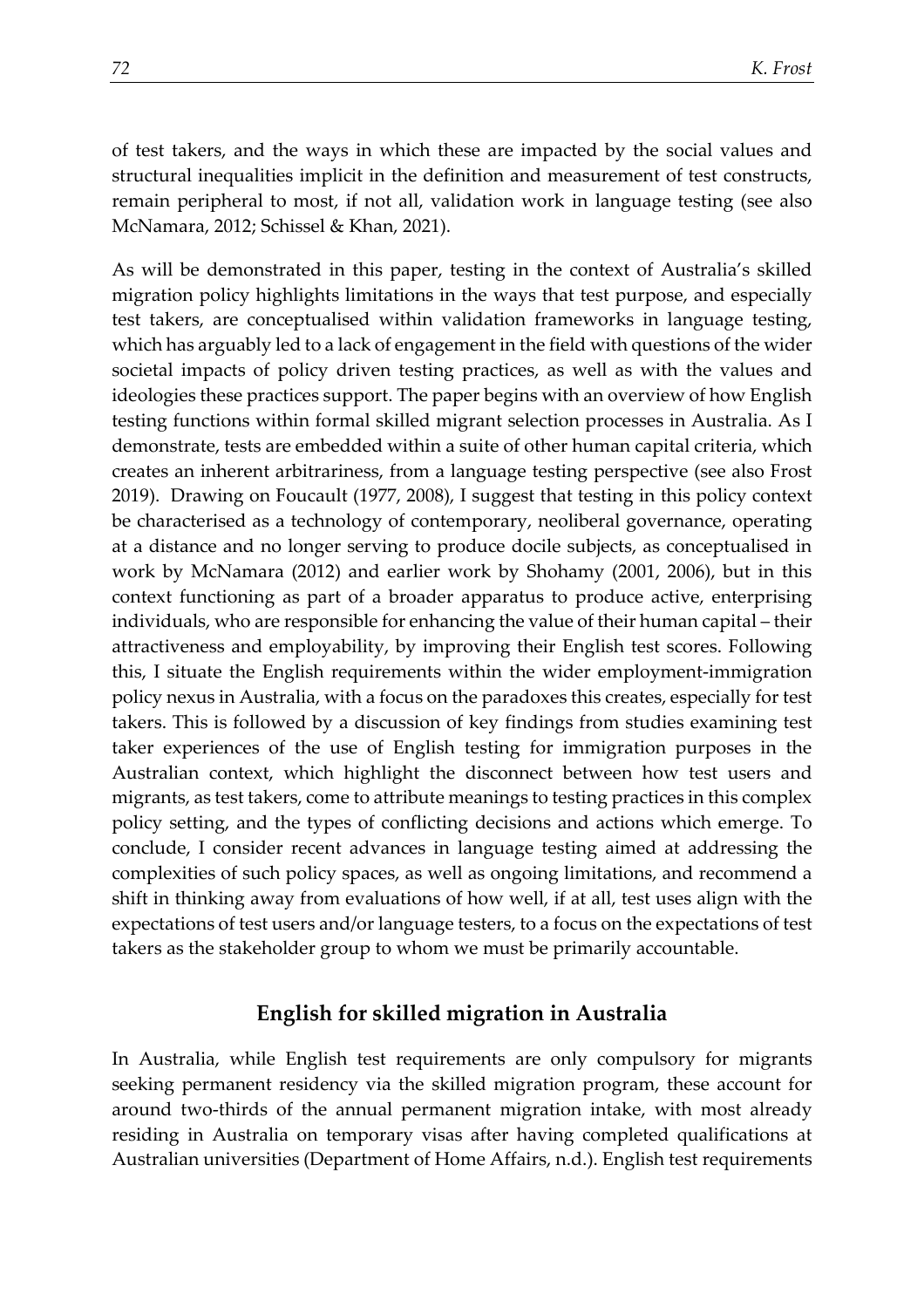for skilled migration are situated within a wider points-test system of migrant selection, in which attributes across a range of categories, including English ability, age, qualification level, and length of time in employment, among others, are each assigned a discreet numerical value, and these values are aggregated to produce a total number of points. To become eligible to apply for permanent residency, migrants must accumulate at least the minimum number of points required, as set by government, across relevant categories (see Table 1, below). The points test system was designed to select the "best and the brightest" skilled workers (Dutton, 2018) those possessing the human capital needed to be able to gain employment in a short period, and at a skill level commensurate with their qualifications and experience, to maximise the contribution of the migration program to the labour market and the national economy.

| Age:                                                                               |    |
|------------------------------------------------------------------------------------|----|
| At least 18 but less than 25 years                                                 | 25 |
| At least 25 but less than 33 years                                                 | 30 |
| At least 33 but less than 40 years                                                 | 25 |
| At least 40 but less than 45 years                                                 | 15 |
| English (IELTS 6 or equivalent is a minimum requirement, with no points attached): |    |
| Proficient English (IELTS 7 or equivalent)                                         | 10 |
| Superior English (IELTS 8 or equivalent)                                           | 20 |
| Skilled employment experience <sup>2</sup>                                         |    |
| Overseas skilled employment (outside Australia):                                   |    |
| At least 3 but less than 5 years                                                   | 5  |
| At least 5 but less than 8 years                                                   | 10 |
| At least 8 years                                                                   | 15 |
|                                                                                    |    |
| Australian skilled employment (in Australia):                                      |    |
| At least 1 but less than 3 years                                                   | 5  |
| At least 3 but less than 5 years                                                   | 10 |
| At least 5 but less than 8 years                                                   | 15 |
| At least 8 years                                                                   | 20 |
|                                                                                    |    |
| Education:                                                                         |    |
| Doctorate                                                                          | 20 |
| At least a Bachelor degree                                                         | 15 |
| Diploma or trade qualification                                                     | 10 |

**Table 1.** Core points test criteria (minimum requirement = 65 points)

The English tests recognised for skilled migration purposes in Australia, including IELTS, were originally designed to assess the English proficiency of students entering universities, or in the case of IELTS General, technical colleges (Ingram, 2004). None were designed for use in employment or immigration policy contexts, yet the testing

<span id="page-3-0"></span><sup>2</sup> The maximum number of points that can be claimed for skilled employment experience is 20 across the two sub-categories of overseas and Australian employment.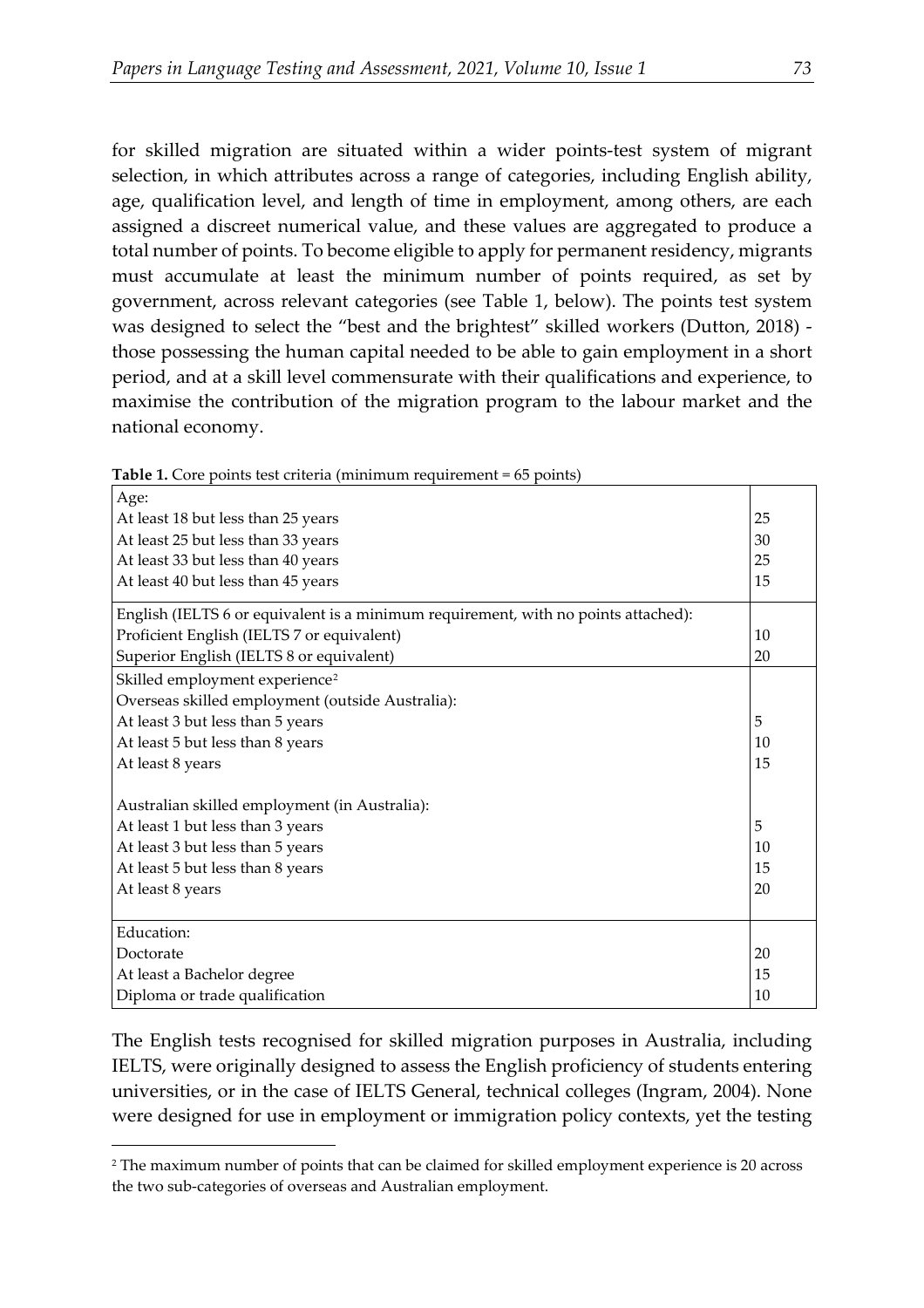companies that develop such tests now actively promote their instruments for these purposes (Fulcher & Davidson, 2009; Frost, 2019). It is also noteworthy that a requirement of IELTS 7 in all four skill areas of speaking, writing, listening and reading, as applied in the points test system across all occupations, is higher than the English requirements for university entry in most discipline areas, while IELTS 8 exceeds the requirements for professional registration in even the most highly skilled professions, including law and medicine. Besides these anomalies, the location of English test score criteria within a suite of other 'human capital' attributes comprising the points-test system, together with the way selection operates, discussed further below, creates inherent non-language related contingencies, and therefore an arbitrariness. This undermines any potential link between test scores and the realworld English demands migrants face, as demanded by validation frameworks, regardless of how vaguely these demands might be articulated. Firstly, the actual English score needed by a migrant will depend on how they fare across other core categories. Based on the information provided in Table 1, above, this can lead to situations in which two migrants in the same profession, with the same qualifications (e.g., a PhD – 20 points) and level of work experience (e.g., 5 years in Australia – 15 points), but who differ in age by as little as one year, will require different English test scores to become eligible for a permanent visa; let us assume one is 39 years old (25 points), and one is 40 years old (15 points). In this example, the 40 year old so far has 50 points and will need IELTS 8 to satisfy the minimum points-test requirement, whereas the 39 year old, who received 10 extra points for age, will need only IELTS 7.

This contingency is further exacerbated by the ensuing selection process. Those meeting the minimum points test requirement become eligible for permanent residency, but rather than being guaranteed a visa, they must submit an expression of interest, at which point they enter a pool of eligible applicants in their qualification area. The government sets quotas on the number of visas available in professions where the supply of migrants is thought to exceed labour market demand, and eligible applicants are then ranked in order of their points total (see also Frost & McNamara, 2018; Frost, 2019). What this means is that the English score required by a migrant not only depends upon their own human capital profile, but also on the profile of other applicants in their profession who are applying in the same visa allocation round. There is thus also an inherent ambiguity and uncertainty associated with the English requirement from a migrant perspective –IELTS 7 or IELTS 8 might be needed, and there is no way to specify this in advance. Besides these contingencies, the government also periodically reviews the points-test total required for eligibility, and has made adjustments at least three times over the past decade; it was set at 65 in 2011, lowered to 60 in 2012, and raised again to 65 in 2018, leading to the possibility that the same 40 year old person described in the hypothetical example above would have faced a lower English test score requirement in 2017 than if they applied in 2018.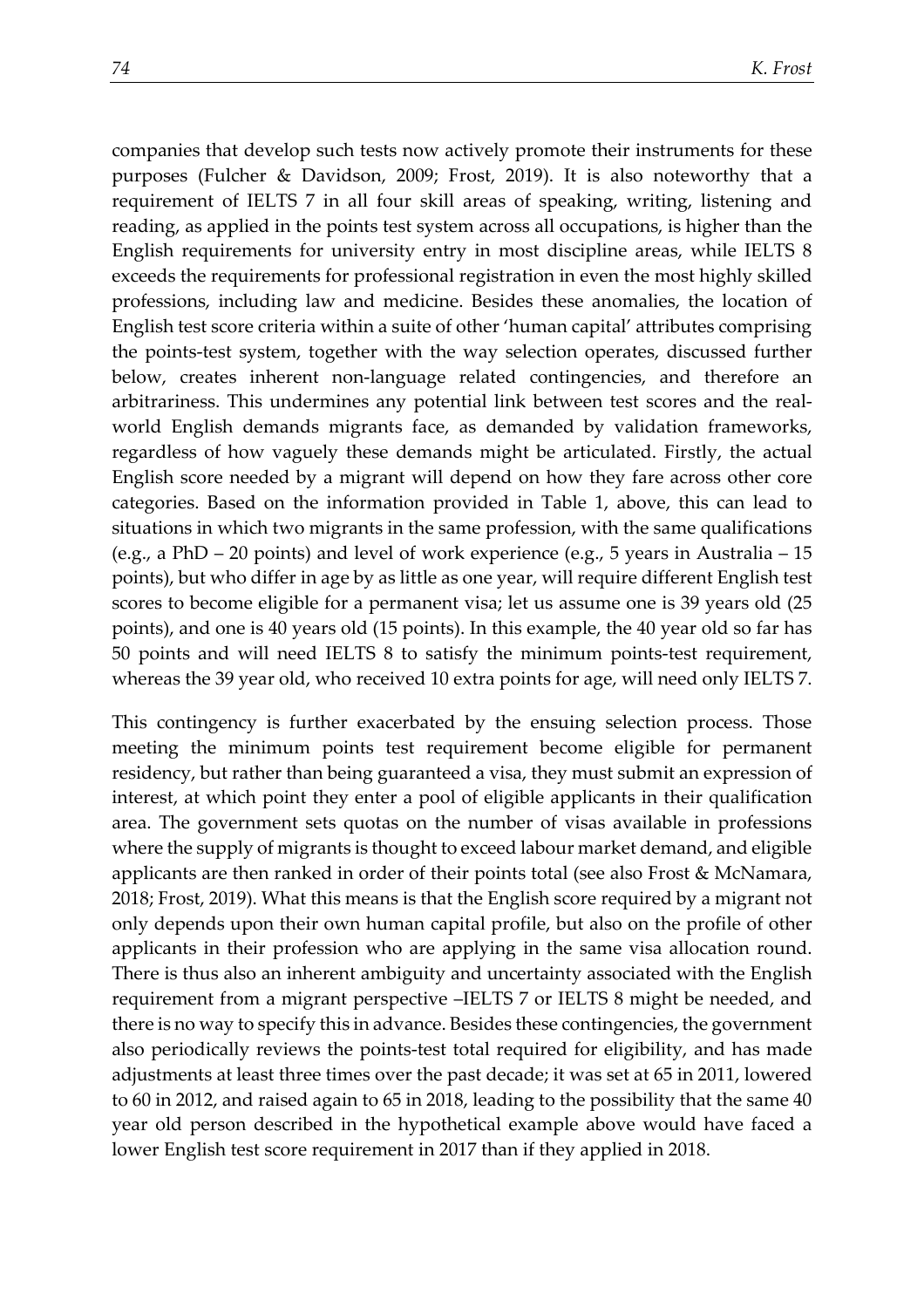This arbitrariness clearly conflicts with any notion of intended score meanings as situated within validation frameworks in language testing. As set out in Frost (2017, 2019), argument-based validation frameworks in language testing (e.g., Chapelle et al.,, 2010; Kane, 2006, 2012, 2013; Xi, 2008) are premised on a condition that tests are intended to measure the language abilities needed to meet the communicative demands of a specified domain of use. Where test uses do not align with such a premise, as is the case in immigration policy in Australia and elsewhere, "validity chaos" ensues (Fulcher & Davidson, 2009, p. 125); that is, validation cannot proceed. Instead, language testing for immigration is indicative of a wider privileging of selective, especially skilled migration over other forms, such as family migration and reunification, which has been occurring over the past decade not only in Australia, but also in the United Kingdom, across Europe, and in an increasing number of non-Organisation for Economic Co-operation and Development countries (Boucher, 2020; Koslowski, 2018, Rocca et al., 2020). This tendency has been associated with a parallel shift in conceptualisations of citizenship, away from traditional notions of social citizenship towards what has been termed *human capital citizenship* (Ellermann, 2020, p. 2516), whereby the immediate economic value of migrants is prioritised over the longer term and intergenerational social contributions traditionally associated with permanent migration (see also Bassel et al., 2021; Boucher, 2020; Burke et al., 2018). In the specific context of Australia's immigration policy, English test scores are converted into a corresponding human capital value, defined as a number of points on a common human capital scale, which enables the value of vastly different attributes to be aggregated. The human capital value of English is assumed in the abstract and is not impacted by mounting evidence of a lack of relevance of test constructs to the actual communicative practices valued in workplaces in Australia (e.g., Canagarajah, 2017, 2018; Piller & Lising, 2014).

The use of tests further reflects a trend towards the commodification of English, which has been widely associated with discourses of neoliberalism (e.g., Cameron, 2005; Canagarajah, 2020; Kubota & Takeda, 2020; Heller, 2010). Neoliberalism, as the term has come to be used in areas of sociolinguistics and applied linguistics, refers to "the marketization of everything for profit purposes, characterized by expanding the market's reach wider beyond nation-states and deeper into people's thinking and identities" (Canagarajah, 2020, p. 560). In the context of skilled migration, English as human capital thus becomes both an attribute and a commodity that can be exchanged for profit, with higher test scores indicating a higher market value. The value of English is assumed in the abstract, as noted above  $-$  it is not tied to any context of use, and it is considered to be acquirable with sufficient investment of time and money on the part of migrants, in education, or, as is increasingly the case in Australia, in repeat test taking.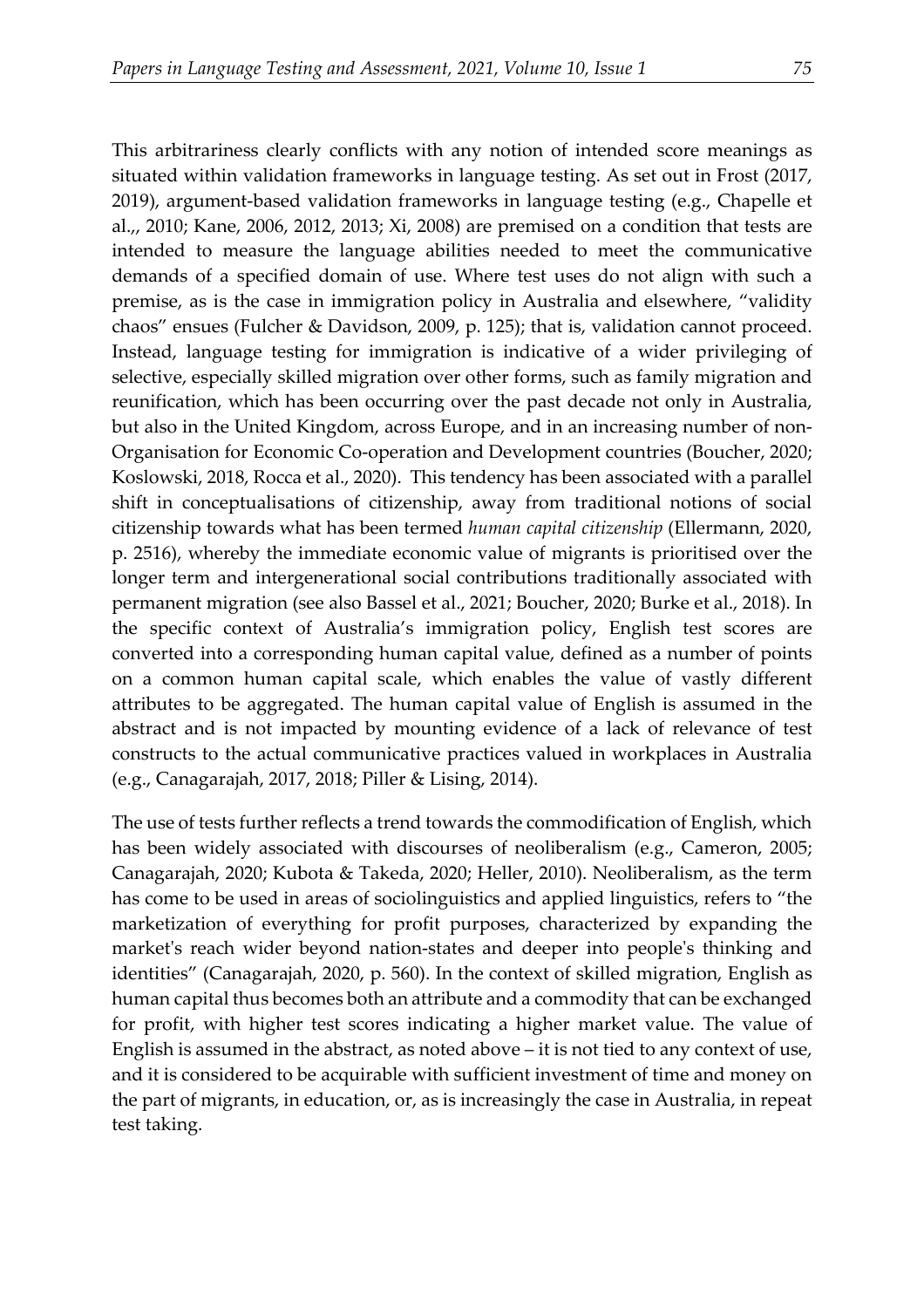Thus, in order to situate test purpose in this policy context, a wider lens is required than that which is typically applied in test validation processes, one which encompasses the wider discursive space within which problems of language and of policy are imagined. The neoliberal positioning of English as human capital, and as a commodity which can be acquired with sufficient investment, is arguably an effect of widely circulating discourses of neoliberal governance, through which the project has become the production of responsible, self-regulating, agentive, and entrepreneurial individuals, able to adapt with flexibility to dynamic circumstances and conditions. As mentioned in the introduction, this represents a shift away from earlier conceptualisations of disciplinary power as enacted directly on the body, to produce submissive, 'docile' subjects (Foucault, 1977; McNamara, 2012; Shohamy, 2001, 2006), and represents instead a shift towards the promotion of conditions enabling 'freedom' to act in ways which align with the rationalities of the neoliberal self (Foucault, 2008). Within this discursive context, promoting agency on the part of migrants to improve their English test scores is associated with resilience building, not just at an individual level but also at the level of national and global markets and economies, and as a result, of societies in general (Lo Bianco, 2021). This logic linking English, capital, and resilience in the face of rapid change and increasing uncertainty, is increasingly pervasive across all aspects of life, providing legitimacy to a host of policy interventions, including the use of language tests for immigration purposes. It is a logic which has been embraced by governments, professional bodies and employers (see below), and promoted by testing companies, regardless of an arbitrariness and lack of relevance of test constructs from the perspective of language testing expertise.

## **Paradoxes of Australia's employment-immigration policy nexus**

As set out thus far, the nature of English testing, embedded as it is within a suite of non-language criteria and other skilled migrant selection processes, undermines the logic of measurement and of validation as it is conceived in language testing. This problem is further compounded by the embeddedness of the skilled migration program within the wider employment-immigration policy nexus in Australia, which stems in large part from the privileging of skilled migration over other forms, including family migration. Firstly, would-be permanent residents are incentivised to pursue the English test scores needed to access the skilled migration pathway, since for many this is the only available option, and secondly, professional bodies and individual employers are driven to prioritise setting their own policies to align with government requirements, in the former case to mitigate the risk of misalignments between similar professional bodies (Knoch, this issue), and in the latter case, to mitigate against the risk that migrants they recruit will be unable to take up or continue with their employment. For example, large, international accounting firms typically specify English proficiency scores of IELTS 8 as a prerequisite to graduate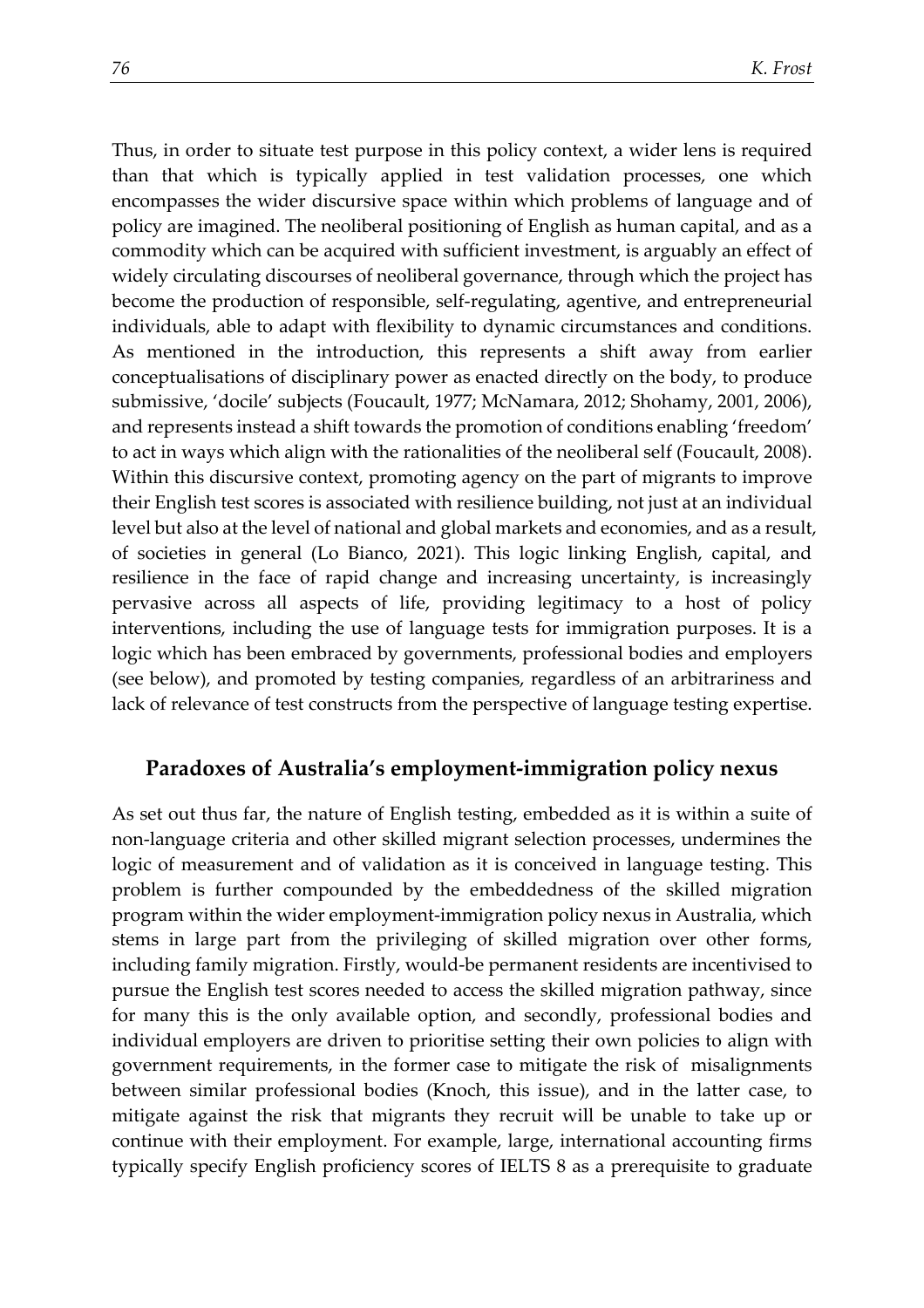recruitment for this reason (Parry and Jackling, 2015). It has also been widely noted that job advertisements in certain skill areas associated with migrant labour, such as information technology, include the need for a permanent visa as part of core selection criterion (e.g., Arkoudis et al, 2009; Gribble 2014).

A requirement for permanent residency as a condition for employment implicitly invokes an English test score requirement, since the latter is involved in obtaining a permanent visa. In this case, migrants are driven to strive for the highest possible English test score - IELTS 8, even without employers stipulating an explicit IELTS 8 requirement; they need to gain the maximum possible points for English in the pointstest, to compensate for being unable to accumulate points associated with employment experience. Thus, the policy of individual employers, aimed at mitigating risk from their own perspectives, intersects poorly with government criteria for skilled migration from the perspective of migrants. For migrants, this intersection produces a cycle of exclusion, with English tests potentially functioning, as some have argued, to promote a permanent supply of temporary workers, vulnerable to exploitation on the part of unscrupulous employers (Dickie, 2016; Lising, 2017; Piller & Lising, 2014; Robertson & Runganaikaloo, 2014).

# **Migrant experiences of immigration policy driven testing**

As discussed above, the layered policy space, where English score requirements are engaged for different purposes by governments, professional bodies, and employers, all test users, creates an impetus for migrants to strive for IELTS 8. Research thus far into the experiences of migrants in this context has demonstrated that such aspirations come at a significant cost, in terms of both time, money, and de-skilling (e.g., Frost, 2017; Gribble, 2014; Robertson, 2016). Frost (2017), based on a longitudinal study of the experiences of four skilled migrants taking English tests for the purpose of gaining permanent residency in Australia, found that inconsistencies between English test experiences and communicative experiences at work and in social settings led to perceptions that score requirements were arbitrary. These perceptions in turn prompted all four migrants to prioritise test preparation over engagement in work, and to forgo opportunities for building social networks as well as professional opportunities in order to dedicate time and resources to test preparation and repeat test taking, with one individual considering leaving professional employment to work at McDonalds, if a request to his employer to reduce his employment hours from fulltime to part-time employment was not granted. In a larger study focussed specifically on the experiences of accounting graduates seeking permanent skilled visas, Frost, Fan et al. (2019) similarly identified a tendency to prioritise test preparation and repeat test taking over efforts to gain employment and to engage in social activities, which in this case was also driven in part by obstacles to employment for temporary visa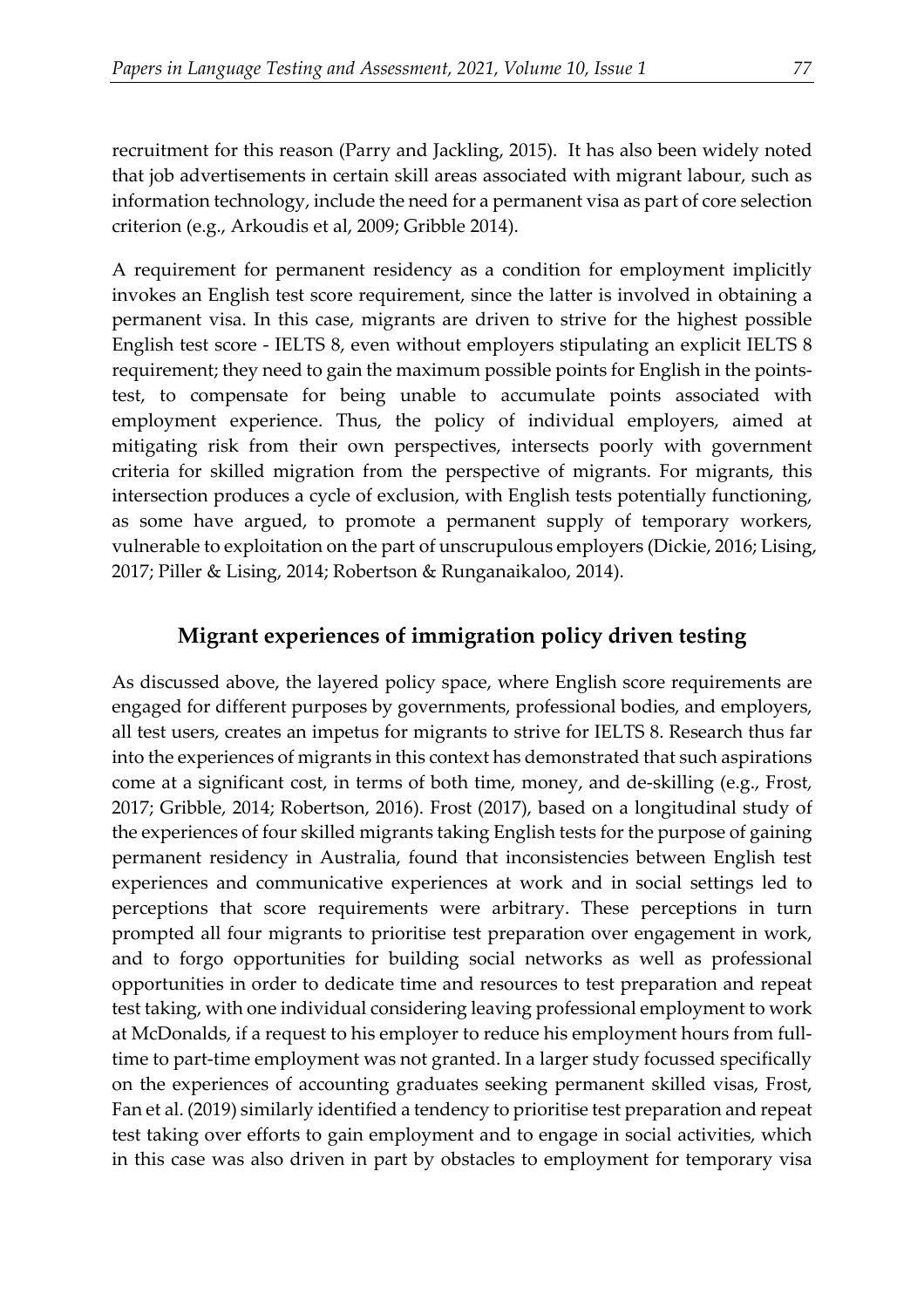holders in the accounting profession. These findings are consistent with an earlier study by Robertson (2016), who cites an example of a graduate who had gained employment as an accountant on a temporary visa but felt compelled to leave the position in order to focus on test preparation, so as to acquire a permanent visa as a means of gaining certainty over her residency status, and also of widening career options.

Migrant perceptions and experiences of English testing are thus situated in relation to the context of the wider policy and employment-related obstacles they face, and in relation to their overall migration intentions, in decision making about strategic, goal directed actions. On the one hand, these actions reflect a perceived disconnect between test experiences and experiences of communicating for work and other purposes, which has implications for the credibility and ethical value of existing language testing practices. On the other hand, migrant experiences and responses to testing as embedded within layers of policy have wider policy implications, given evidence that test obstacles hinder engagement with work and social networks, rather than facilitating rapid labour market success and social integration, as intended by government.

#### **Future directions in language testing**

These and other challenges raised by policy driven testing have been taken up in recent articulations of validity in language testing, which have sought to integrate an explicit articulation and evaluation of policy aims and impacts into test validation arguments (Chalhoub-Deville & O'Sullivan, 2021; Knoch & Macqueen, 2020). These efforts signal both a recognition that test purpose and consequences cannot be readily disambiguated from policy aims and other policy-enacted effects, and an acknowledgment of responsibility on the part of language testers for the wider policy effects that testing practices play a role in producing, even if only in part. Such efforts thus represent a significant step forward, although they remain centred on the perspectives of test users and language testing experts, with test taker perceptions and intentions remaining marginal, and with questions of social values still largely unaddressed. As such, questions of consequences remain primarily oriented around the intentions of test users and language testers; are the test and the policy functioning as intended, and producing the intended effects? They also implicitly assume a measurement purpose, which, as demonstrated in the Australian immigration policy context, is not necessarily involved in policy intentions, except in the most abstract, ideological sense, whereby higher test scores represent higher values of English as human capital compared to lower test scores.

As language testers, we either tend to situate ourselves as technical experts, outside of and neutral to the workings of policy, or we criticise ideologies without engaging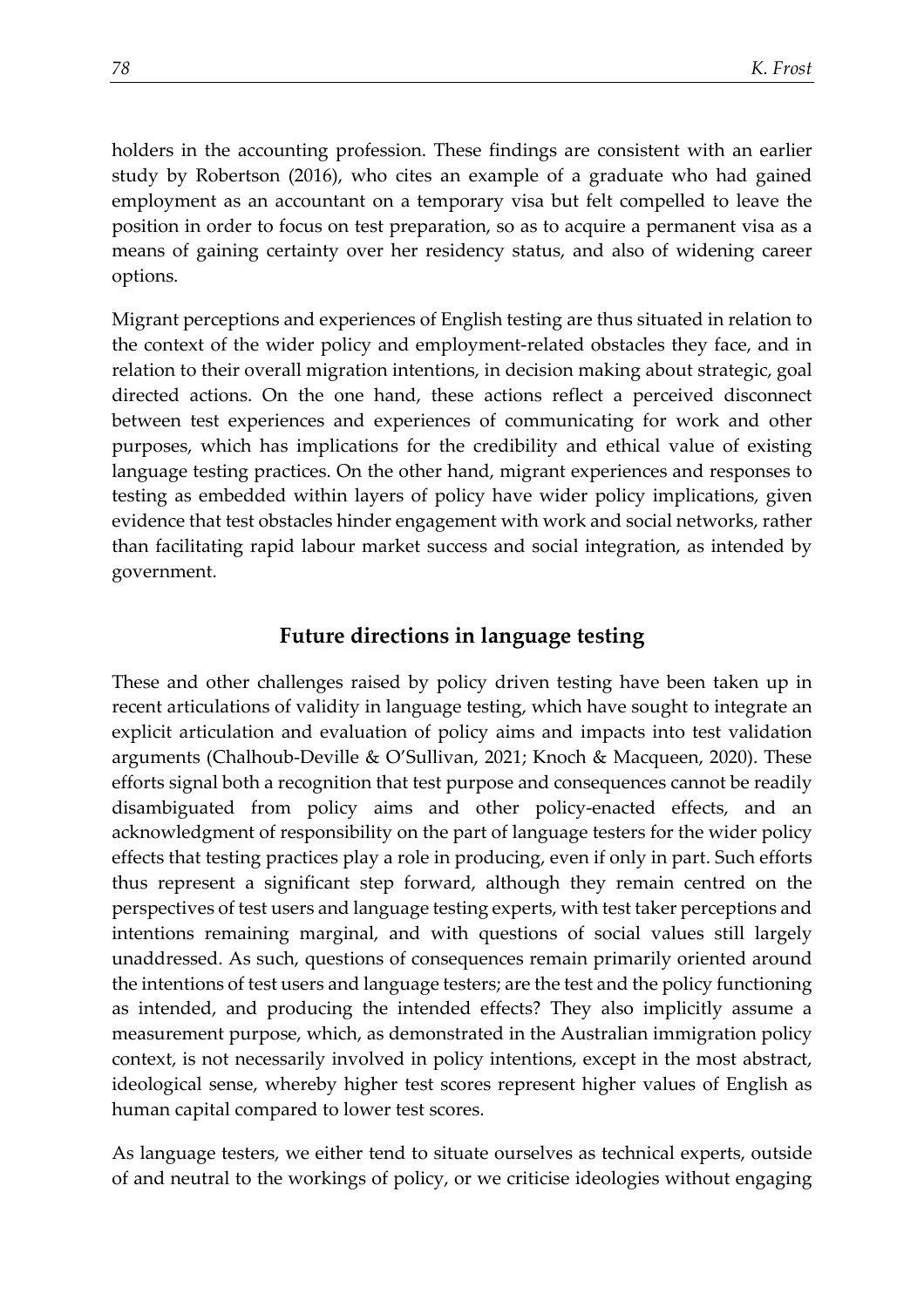with the tensions and complexities of the policy space. A focus on the perspectives and experiences of test takers, I argue, enables the identification of wider social consequences of test uses, as well as a more nuanced understanding of the various complexities of intersecting policies, tests and individuals, from the perspective of those negotiating them. As I have further suggested in this paper, in order to account for the values implicit in testing practices, it is also necessary to continue to move towards a wider lens, encompassing surrounding policy aims and conditions, as put forth by Knoch and Macqueen (2020), but going further to include an interrogation of the wider discourses which situate English as a commodity and an aspect of human capital, and which legitimise the uses of tests for purposes not well aligned, if aligned at all, with measurement principles in language testing. Such an interrogation is needed to shed light on and encourage meaningful engagement with the more implicit ethical dilemmas testing presents in immigration and other high stakes policy contexts, and to promote a renewed criticality in language testing. As a field we must confront the ways in which our own knowledge and practices function to reify potentially obsolete notions of standard English norms, and to produce idealisations of migrant identities, and of language learning and learners, which privilege economic value and profit over more long term, sustainable and meaningful educational and social agendas. Our practices should mirror the expectations of those subjected to tests, migrants and other test takers, who, by and large, are seeking access to opportunities for integration across various dimensions of social life, and to whom we owe an

#### **References**

obligation to ensure that assessment practices enable rather than hinder such goals.

- Arkoudis, S., Hawthorne, L., O'Loughlin, K., Leach, D., & Bexley, E. (2009). *The impact of English language proficiency and workplace readiness on the employment outcomes of tertiary international students*. Canberra: The Department of Employment, Education and Workplace Relations.
- Bachman, L., and Palmer, A. (2010). *Language assessment in practice: Developing language assessments and justifying their use in the real world.* Oxford University Press.
- Bassel, L., Montforte, P., Bartram, D., & Khan, K. (2021). Naturalization policies, citizenship regimes, and the regulation of belonging in anxious societies. *Ethnicities*, *21*(2), 259-270. https://doi.org/10.1177/1468796820963959
- Berg, L. (2011). Mate speak English, you're in Australia now English language requirements in skilled migration. *Alternative Law Journal*, *36*(2), 110–15. https://doi.org/10.1177/1037969X1103600208
- Boucher, A. (2020). How 'skill' definition affects the diversity of skilled immigration policies. *Journal of Ethnic and Migration Studies*, *46*(12), 2533-2550. https://doi.org/10.1080/1369183X.2018.1561063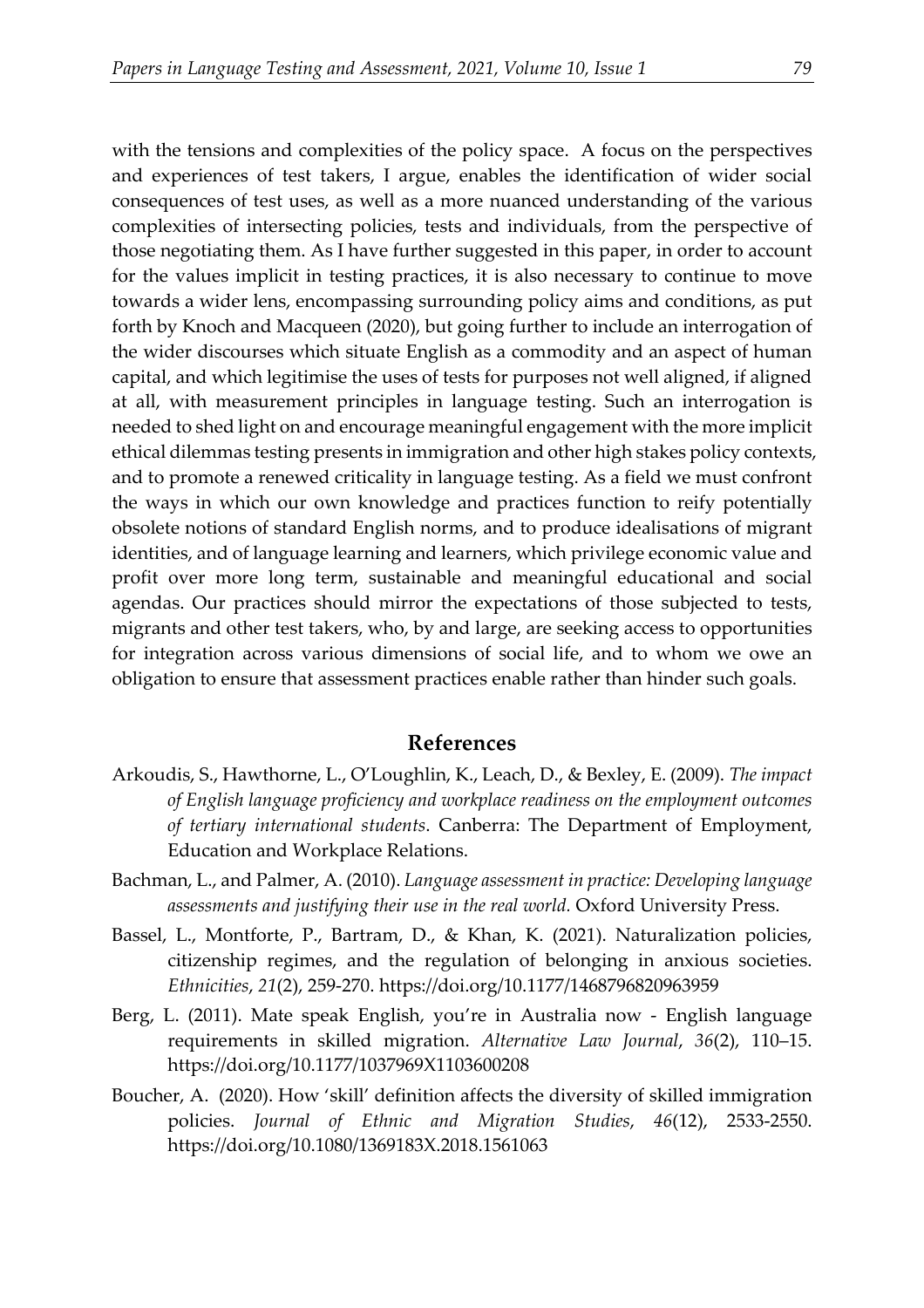- Burke, R., Thapliyal, N., & Baker, S. (2018). The weaponization of language: English proficiency, citizenship and the politics of belonging in Australia. *Journal of Critical Thought and Praxis*, *7*(1), 84-102. https://doi.org/10.31274/jctp-180810-107
- Cameron, D. (2005). Communication and commodification: Global economic change in sociolinguistic perspective. In G. Erreygers & G. Jacobs (Eds.), *Language, communication and the economy* (pp. 9–23). John Benjamins Publishing. https://doi.org/10.1075/dapsac.16.04cam
- Canagarajah, S. (2017). *Translingual practices and neoliberal policies: Attitudes and strategies of African skilled migrants in anglophone workplaces*. Springer. https://doi.org/10.1007/978-3-319-41243-6
- Canagarajah, S. (2018). Translingual practice as spatial repertoires: Expanding the paradigm beyond structuralist orientations. *Applied Linguistics, 39*(1), 1–25. https://doi.org/10.1093/applin/amx041
- Canagarajah, S. (2020) Transnational work, translingual practices, and interactional sociolinguistics. *Journal of Sociolinguistics*, *24*(5), 555- 573. https://doi.org/10.1111/josl.12440
- Chalhoub-Deville, M. & O'Sullivan, B. (2021). *Validity: Theoretical development and integrated arguments*. Equinox Publishing.
- Chapelle, C., Enright, M. & Jamieson, J. (2010). Does an argument-based approach to validity make a difference? *Educational Measurement: Issues and Practice*, 29, 3- 13. https://doi.org/10.1111/j.1745-3992.2009.00165.x
- Department of Home Affairs. (n.d.). *Visa statistics*. Retrieved September 15, 2021, from https://www.homeaffairs.gov.au/research-and-statistics/statistics/visastatistics/live
- Dickie, M. (2016). Introduction. In M. Dickie, D. Gozdecka, & S. Reich (Eds.), *Unintended consequences: The impact of migration law and policy* (pp. 1–8). ANU Press. https://doi.org/10.22459/UC.08.2016
- Dutton, P. (2018, July). *Joint media release with the Hon Alan Tudge MP - Skilled migration Points Test increase from 1 July*. Australian Government, Department of Home Affairs. https://minister.homeaffairs.gov.au/peterdutton/Pages/skilledmigration-points-test-increase-from-1-july.aspx.
- Ellermann, A. (2020). Human-capital citizenship and the changing logic of immigrant admissions. *Journal of Ethnic and Migration Studies*, *46*(12), 2515-2532. https://doi.org/10.1080/1369183X.2018.1561062
- Foucault, M. (1977). *Discipline and punish: The birth of the prison*. Translated by A. Sheridan. Allen Lane.
- Foucault, M. (2008) *The birth of biopolitics*. Basingstoke: Palgrave, 2008.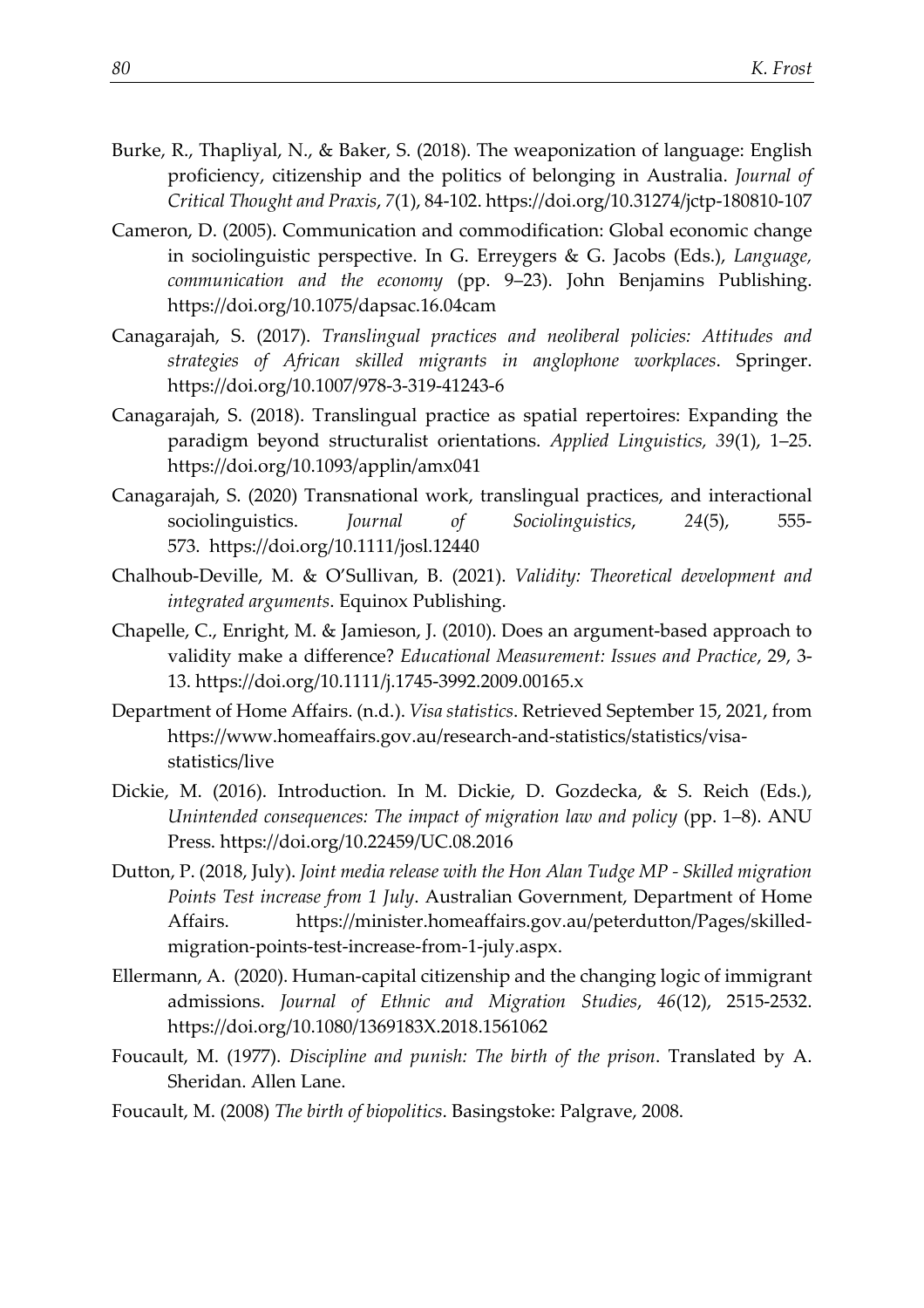- Frost, K. (2017). *Test impact as dynamic process: Individual experiences of the English test requirements for permanent skilled migration in Australia*. Unpublished Doctoral Dissertation, University of Melbourne.
- Frost, K. (2019). Language testing in immigration policy: Transitioning from fairness to social justice. In C. Roever and G. Wigglesworth (Eds.), *Social Perspectives on language testing: Papers in honour of Tim McNamara* (pp. 43–54). Peter Lang.
- Frost, K., Fan, J., Blain, H., & McNamara, T. (2019). *Examining accounting graduates' experiences of PTE Academic within Australia's skilled migration policy: A focus on the role of test takers in generating consequences*. Final report to Pearson Education Limited. Language Testing Research Centre, University of Melbourne. 34 pp.
- Frost, K., & McNamara, T. (2018). Language tests, language policy, and citizenship. In J.W. Tollefson & M. Pérez-Milans (Eds.), *The Oxford handbook of language policy and planning* (pp. 280-298). Oxford University Press. https://doi.org/10.1093/oxfordhb/9780190458898.013.14
- Fulcher, G. & Davidson, F. (2009). Test architecture, test retrofit. Language Testing, 26(1), 123-144. https://doi.org/10.1177/0265532208097339
- Gribble, C. (2014). Employment, Work Placements & Work Integrated Learning of International Students in Australia. *International Education Association of Australia,* Research Digest 2.
- Hamid, O. Hoang, N. & Kirkpatrick, A. (2019). Language tests, linguistic gatekeeping and global mobility. *Current Issues in Language Planning*, *20*(3), 226-244. https://doi.org/10.1080/14664208.2018.1495371
- Heller, M. (2010). The Commodification of Language. *Annual Review of Anthropology* 39(1), 101–14. https://doi.org/10.1146/annurev.anthro.012809.104951
- Hoang, N. T. H., & Hamid, M. O. (2017). 'A fair go for all?' Australia's language-inmigration policy. *Discourse*, 38(6), 836–850. https://doi.org/10.1080/01596306.2016.1199527
- Ingram, D. (2004). Towards language. *Babel*, 39(2), 16-24.
- Kane, M. (2006). Validation. In: R. L. Linn (Ed.). *Educational Measurement. Fourth edition.* (pp. 17-64). MacMillan.
- Kane, M. (2012). Validating score interpretations and uses. *Language Testing*, *29*(1), 3– 17. https://doi.org/10.1177/0265532211417210
- Kane, M. (2013). Validating the interpretations and uses of test scores. *Journal of Educational Measurement*, *50*(1), 1–73. https://doi.org/10.1111/jedm.12000
- Khan, K. (2019). *Becoming a citizen: Linguistic trials and negotiations*. Bloomsbury.
- Kubota, R., & Takeda, Y. (2020). Language-in-education policies in Japan versus transnational workers' voices: Two faces of neoliberal communication competence. *TESOL Quarterly*, *55*(2), 458-485. https://doi.org/10.1002/tesq.613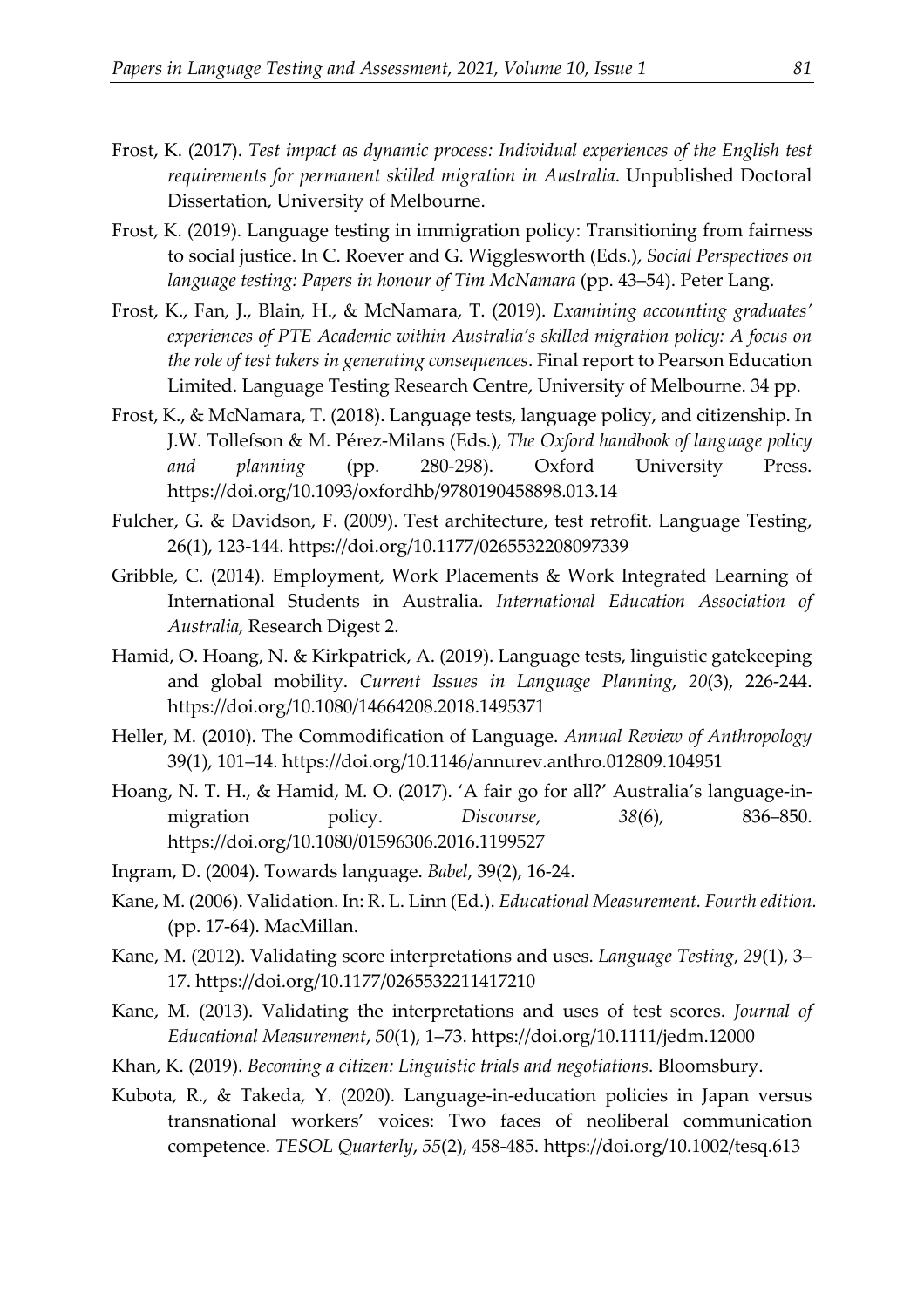- Knoch, U., Huisman, A., Elder, C., Kong, X., & McKenna, A. (2020). Drawing on repeat test takers to study test preparation practices and their links to score gains. *Language Testing*, 37, 4, 550-572. https://doi.org/10.1177/0265532220927407
- Knoch, U., & Macqueen, S. (2020). *Assessing English for professional purposes.* Routledge. https://doi.org/10.4324/9780429340383
- Koslowski, R. (2018). Shifts in selective migration policy models, in M. Czaika (Ed). *High-skilled migration: drivers and policy*. Oxford University Press. https://doi.org/10.1093/oso/9780198815273.003.0006
- Kunnan, A. (2018). *Evaluating language assessments.* Routledge. https://doi.org/10.4324/9780203803554
- O'Sullivan, B., & Green, A. (2011). Test taker characteristics. In L. Taylor (Ed.), *Examining speaking: Research and practice in assessing second language speaking* (pp. 36–64). UCLES/Cambridge University Press.
- Parry, N., & Jackling, B. (2015). How Do Professional Financial Services Firms Understand Their Skill Needs and Organise Their Recruitment Practices? *Accounting Education*, 24 (6), 514–38. https://doi.org/10.1080/09639284.2015.1109528
- Lising, L. (2017). Language in Skilled Migration'. In S. Canagarajah (Ed) *The Routledge handbook of migration and language* (pp. 296–311). Taylor and Francis. https://doi.org/10.4324/9781315754512-17
- Lo Bianco, J. (2021). The discourse of the edge: marginal advantage, positioning and linguistic entrepreneurship. *Multilingua*, *40*(2), 261-275. https://doi.org/10.1515/multi-2020-0188
- McNamara, T. (2012). Language assessments as Shibboleths: A poststructuralist perspective. *Applied Linguistics 33*(5), 564–81. https://doi.org/10.1093/applin/ams052
- McNamara, T. and Roever, C. (2006). *Language testing: The social dimension*. Blackwell Publishing.
- Piller, I., & Lising, L. (2014). 'Language, employment, and settlement: Temporary meat workers in Australia'. *Multilingua*, *33*(1–2), 35–59. https://doi.org/10.1515/multi-2014-0003
- Robertson, S. (2016). Intertwined mobilities of education, tourism and labour: The consequences of 417 and 485 visas in Australia'. In M. Dickie, D. Gozdecka, & S. Reich (Eds.), *Unintended Consequences: The impact of migration Law and policy* (pp. 53–80). ANU Press. https://doi.org/10.22459/UC.08.2016.03
- Robertson, S., and Runganaikaloo, A. (2014). Lives in limbo: Migration experiences in Australia's education-migration Nexus. *Ethnicities, 14*(2), 208–226. https://doi.org/10.1177/1468796813504552